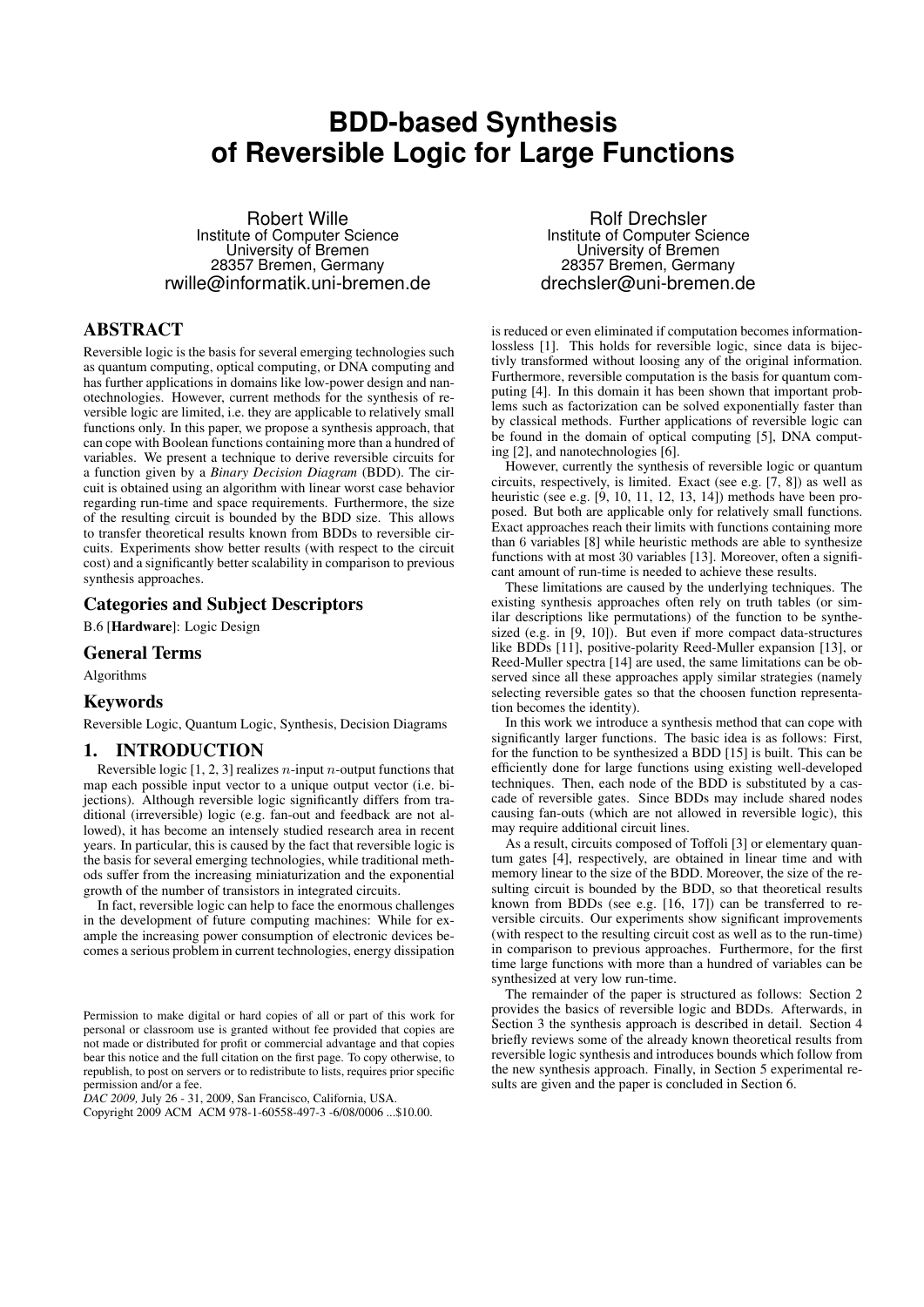

Figure 1: Two circuits realizing a full adder

## 2. PRELIMINARIES

To keep the paper self-contained this section briefly reviews the concepts of reversible and quantum logic. We also describe the basics of BDDs which are used as the main data-structure in our synthesis approach.

## 2.1 Reversible and Quantum Logic

A logic function is reversible if it maps each input assignment to a unique output assignment. Such a function must have the same number of input and output variables  $X := \{x_1, \ldots, x_n\}$ . Since fanout and feedback are not allowed in reversible logic, a circuit realizing a reversible function is a cascade of reversible gates. A *reversible gate* has the form  $g(C, T)$ , where  $C = \{x_{i_1}, \dots, x_{i_k}\} \subset$ X is the set of control lines and  $T = \{x_{j_1}, \ldots, x_{j_l}\} \subset X$  with  $C \cap T = \emptyset$  is the set of target lines.  $\hat{C}$  may be empty. The gate operation is applied to the target lines iff all control lines meet the required control conditions. Control lines and unconnected lines always pass through the gate unaltered.

In the literature, several types of reversible gates have been introduced. Besides the Fredkin gate [18] and the Peres gate [19]), *(multiple controlled) Toffoli* gates [3] are widely used. Each Toffoli gate has one target line  $x_j$ , which is inverted iff all control lines are assigned to 1. That is, a multiple controlled Toffoli gate maps  $(x_1,\ldots,x_j,\ldots,x_n)$  to  $(x_1,\ldots,x_{i_1}x_{i_2}\cdots x_{i_k}\oplus x_j,\ldots,x_n)$ .

The *cost* of a reversible circuit is defined either by the number of gates or by so called *quantum cost* [20, 21]. The latter can be derived by substituting the reversible gates of a circuit by a cascade of *elementary quantum* gates [4]. Elementary quantum gates realize quantum circuits that are inherently reversible and manipulate qubits rather than pure logic values. The state of a qubit for two pure logic states can be expressed as  $|\Psi\rangle = \alpha|0\rangle + \beta|1\rangle$ , where  $|0\rangle$ and  $|1\rangle$  denote 0 and 1, respectively, and  $\alpha$  and  $\beta$  are complex numbers such that  $|\alpha|^2 + |\beta|^2 = 1$ . The most used elementary quantum gates are the NOT gate (a single qubit is inverted), the controlled-NOT (CNOT) gate (the target qubit is inverted if the single control qubit is 1), the controlled-V gate (also known as a square root of NOT, since two consecutive  $\bar{V}$  operations are equivalent to an inversion), and the controlled-V+ gate (which performs the inverse operation of the V gate and thus is also a square root of NOT).

EXAMPLE 1. *Figure 1(a) shows a Toffoli gate realization of a full adder. A circuit realizing the same function by elementary quantum gates is depicted in Figure 1(b).*

Since quantum circuits are reversible, to realize a non-reversible function (e.g. an *n*-input *m*-output function with  $n > m$ ) it must be embedded into a reversible one [22]. Therefore, it is often necessary to add *constant inputs* and *garbage outputs*. The garbage outputs are by definition don't cares and can be left unspecified.

## 2.2 Binary Decision Diagrams

A Boolean function  $f : \mathbb{B}^n \to \mathbb{B}$  can be represented by a *Binary Decision Diagram* (BDD) [15]. A BDD is a directed acyclic graph  $G = (V, E)$  where a Shannon decomposition

$$
f = \overline{x}_i f_{x_i=0} + x_i f_{x_i=1} \quad (1 \le i \le n)
$$

is carried out in each node  $v \in V$ . In the following the node representing  $f_{x_i=0}$  ( $f_{x_i=1}$ ) is denoted by  $low(v)$  ( $high(v)$ ) while  $x_i$ 



Figure 2: BDD and Toffoli circuit for  $f = x_1 \oplus x_2$ 



Figure 3: Synthesizing  $f_1 = x_1 \wedge x_2$  and  $f_2 = x_1 \vee x_2$ 

is called the *select variable*. The *size* k of a BDD is defined by the number of non-terminal nodes.

The size of a BDD can be significantly reduced, if *shared nodes* are exploited  $[15]$ . That is, if a node v has more than one predecessor. Functions  $f : \mathbb{B}^n \to \mathbb{B}^m$  (i.e. functions with more than one output) can be represented more compactly using shared nodes. Further reduction can be achieved if *complement edges* [23] are applied. In particular, this enables the representation of a function as well as its negation by a single node only. To keep the descriptions easier, in the following BDDs without complement edges are used for presentation while they are used in the experiments.

EXAMPLE 2. *Figure 2(a) shows a BDD realizing the function*  $f = x_1 \oplus x_2$ . A BDD representing a function containing shared *nodes and including two outputs*  $f_1 = x_1 \wedge x_2$  *and*  $f_2 = x_1 \vee x_2$  *is depicted in Figure 3(a). Edges from a node* v *to*  $low(v)$  (*high(v)*) *are marked with a small* 0 *(*1*).*

## 3. SYNTHESIS APPROACH

In this section we describe how to derive a reversible circuit from a given BDD representation. First the general idea (i.e. substituting BDD nodes by a cascade of reversible gates) is introduced and discussed. Afterwards the overall synthesis algorithm is described in detail.

#### 3.1 General Idea

Boolean functions can be efficiently represented by BDDs [15]. Having a BDD  $G = (V, E)$ , a reversible network can be derived by traversing the decision diagram and substituting each node  $v \in V$ with a cascade of reversible gates. The respective cascade of gates depends on the concrete type of the node  $v$ . For the general case, Figure 4 shows a substitution with two Toffoli gates (and quantum cost of six). This substitution can be applied to derive a complete Toffoli network from a BDD without shared nodes. Thereby, some inputs have to be set to constants, if the respective  $low(v)$  or  $high(v)$  edge leads to a terminal node.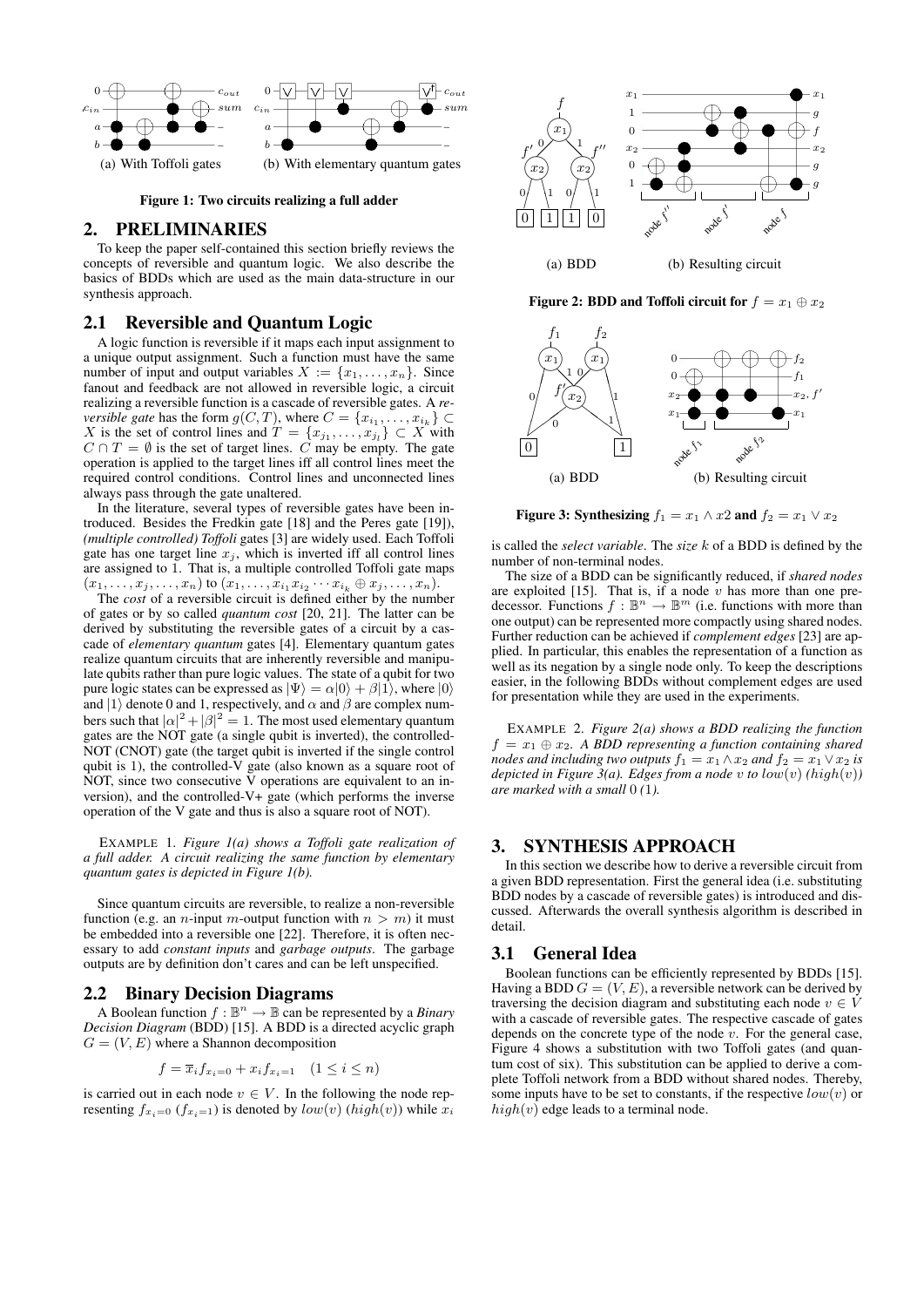

Figure 4: BDD node and equivalent cascade of Toffoli gates



Figure 5: Toffoli circuit for shared BDD

EXAMPLE 3. *Consider the BDD in Figure 2(a). Applying the substitution given in Figure 4 to each node of the BDD, the Toffoli network depicted in Figure 2(b) results.*

However, BDD packages make use of shared nodes. But since shared nodes cause fan-outs (which are not allowed in reversible logic) a modified substitution has to be applied. More precisely, the values on the signals representing the shared node in the circuit to be synthesized must be preserved until they are not needed by any of the remaining nodes. The same holds for signals representing select variables of the nodes since they are also often required more than once. For example, in Figure 3(a) the value of variable  $x_1$  is needed by two nodes. As a result, in some cases the values of all inputs of a BDD node have to be preserved. To represent this in reversible logic, i.e. to "emulate" a fan-out, an additional line and an adjusted cascade of gates as depicted in the first row of Table 1 is needed.

EXAMPLE 4. *In Figure 5(a) a partial BDD including a shared* node f' is shown. Since the value of node f' is used twice (by *nodes*  $f_1$  *and*  $f_2$ *), an additional line (the second one in Figure 5(b)) and the cascade of gates as depicted in the first row of Table 1 is* applied to substitute node  $f_1$ . In doing so, the value of  $f'$  is still *available such that the substitution of node*  $f_2$  *can be applied. The resulting circuit is given in Figure 5(b).*

Using these two substitutions (the one from Figure 4 and the one from the first row of Table 1), each BDD can be transformed to a Toffoli network. However, as the remaining rows of Table 1 show, better substitutions are possible, if terminal nodes occur as successors. For example, a node v with  $low(v) = 0$  (fourth row) can be synthesized with only one Toffoli gate. Identity nodes, i.e. nodes with  $low(v) = 0$ ,  $high(v) = 1$ , and a select variable  $x_i$  (not depicted in Table 1), can be represented by the same line as the input  $x_i$  and thus need no additional gate. Furthermore, due to the additional line, which has to be added if either  $low(v)$  or  $high(v)$ is a terminal, it is also possible to preserve all inputs of a node. In particular for shared nodes, this allows better substitutions.

REMARK 1. *One might expect, that a circuit line can be saved if one of the edges* low(v) *or* high(v) *leads to a terminal node. But this is not possible due to reversibility which has to be ensured when synthesizing reversible logic. As an example consider a node* v *with*  $high(v) = 0$  *(second row of Table 1). Without loss of generality,* 

#### Table 1: BDD nodes and cascade of Toffoli gates with add. lines



Table 2: (Partial) Truth tables for node v with  $hiah(v) = 0$ (a) Without add. line (b) With additional line

| $x_i \quad low(x_i) \mid f$ – |  |  |             | 0 $x_i$ $low(x_i)$ $f$ $x_i$ $low(x_i)$ |  |  |
|-------------------------------|--|--|-------------|-----------------------------------------|--|--|
|                               |  |  |             |                                         |  |  |
|                               |  |  | $0 \quad 0$ |                                         |  |  |
|                               |  |  |             |                                         |  |  |
|                               |  |  |             | $0 \t ? \t 0 \t 1 \t 1$                 |  |  |
|                               |  |  |             |                                         |  |  |

*the first three lines of the corresponding truth table can be embedded with respect to reversibility as depicted in Table 2(a). However, since* f *is* 0 *in the last line, no reversible embedding for the whole function is possible. Thus, an additional line is required to make the respective substitution reversible (see Table*  $2(b)$ *)*<sup>1</sup>.

Similar substitutions can also be applied to synthesize circuits containing elementary quantum gates. This even reduces the resulting quantum cost, since the nodes can be substituted at smaller cost than the Toffoli gate cascades shown above. The same holds, if complement edges are applied that may reduce the size of the BDD. Due to page limitation the concrete substitutions are omitted here but can be found in [24] where these aspects are studied in detail. The respective elementary quantum circuit synthesis as well

 $1$ Due to the same reason it is also not possible to preserve the values for  $low(v)$  or  $high(v)$ , respectively, in Figure 4.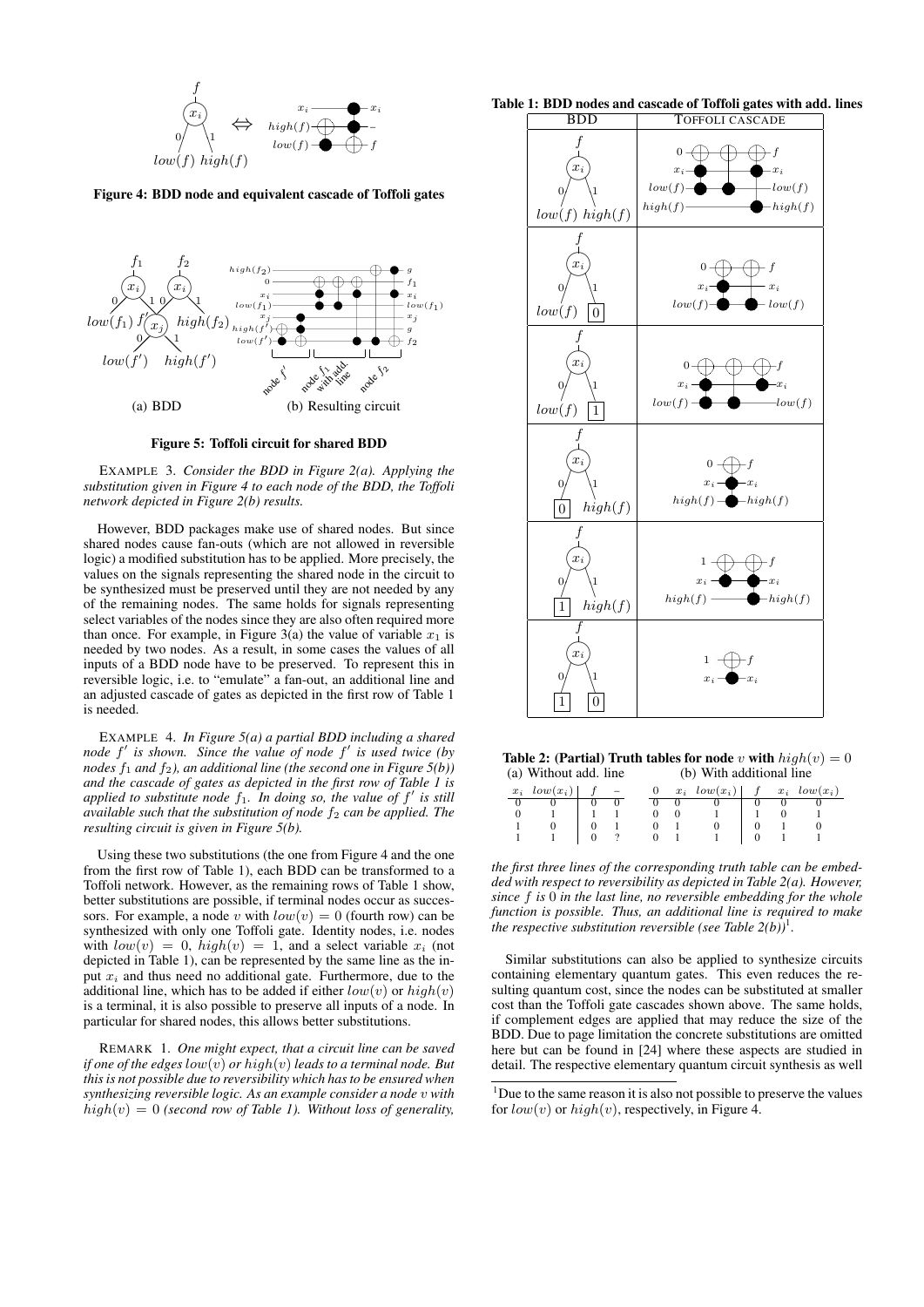as the support of complement edges have been considered in the experiments in Section 5.

## 3.2 Algorithm

Taking the general idea (substituting BDD nodes by cascades of Toffoli or elementary quantum gates, respectively), a method for synthesizing large functions in reversible logic can be formulated: First, a BDD for the function  $f$  to be synthesized is created. This can be done efficiently using state-of-the-art BDD packages (e.g. CUDD [25]).

Next, the resulting BDD  $G = (V, E)$  is traversed by a depth-first search. For each node  $v \in V$ , three checks are performed:

1. *Node* v *represents the identity of a primary input (i.e. select input)*

In this case no cascade of gates is added to the circuit since the identity can be represented by the same circuit line as the input itself.

- 2. *Node*  $v$  *contains at least one edge* (*low*( $v$ ) *or* high( $v$ ), *respectively) leading to a terminal* In this case substitutions as depicted in Table 1 are applied, since they often need a smaller number of gates (or quantum cost) and additionally preserve the values of all input signals.
- 3. *The successors of node* v *(i.e.* low(v) *and* high(v)*) are still needed since they represent either shared nodes or the identity of an input variable* In this case the substitution depicted in the first row of Ta-

ble 1 is applied, since this preserves the values of all input signals.

If none of these cases hold, then the general case substitution from Figure 4 is applied.

EXAMPLE 5. *Consider the BDD shown in Figure 3(a) representing the functions*  $f_1 = x_1 \wedge x_2$  *and*  $f_2 = x_1 \vee x_2$ *. First, the synthesis approach traverses node*  $f'$ *. But since*  $f'$  *represents the* identity of  $x_2$  no gates are added. Instead, the third line of the cir*cuit in Figure 3(b) is used for storing both, the value of the primary input*  $x_2$  *and the value of f'. Afterwards, for node*  $f_1$  *the substitution shown in the fourth row of Table 1 is applied. This not only reduces the number of gates (in comparison to the substitution of Figure 4), but also preserves the value of* f <sup>0</sup> *which is still needed by node*  $f_2$ *. In doing so, the remaining node*  $f_2$  *can be substituted which completes the circuit (see Figure 3(b)).*

As a result, circuits are synthesized which realize the given function f. Since, each node of the BDD is only substituted by a cascade of gates, the proposed method has a linear worst case run-time and linear memory complexity with respect to the number of nodes in the BDD. Furthermore, as discussed in the next section, theoretical results on upper bounds known for BDDs can be transferred to reversible circuits using the proposed approach.

## 4. THEORETICAL ANALYSIS

In previous work, lower and upper bounds for synthesis of *reversible* functions containing *n* variables have been determined. In [22], it has been shown that there exists a reversible function, that requires at least  $(2^n/\ln 3) + o(2^n)$  gates (lower bound). Furthermore, the authors proved that every reversible function can be realized with no more than  $n2^n$  gates (upper bound). For a restricted gate library leading to smaller quantum cost and thus only consisting of NOT, CNOT and two-controlled Toffoli gates (the same as applied for the substitutions in Figure 4 and Table 1), functions can be synthesized with at most n NOT gates,  $n^2$  CNOT gates, and  $9n2^{n} + o(n2^{n})$  two-controlled Toffoli gates (according to [9]). A tighter upper bound of n NOT gates,  $2n^2 + o(n2^n)$  CNOT gates, and  $3n2^{n} + o(n2^{n})$  two-controlled Toffoli gates has been proved

in [14]. In [26] it has been shown, that linear reversible functions are synthesizeable with CNOT gates only. Moreover, their algorithm never needs more than  $\Theta(n^2/\log n)$  CNOT gates for any linear function  $f$  with  $n$  variables.

Using the synthesis approach proposed in Section 3, reversible networks for a function  $\bar{f}$  with a size dependent on the number of nodes in the BDD can be constructed. More precisely, let  $f$  be a function with  $n$  primary inputs which is represented by a BDD containing  $k$  nodes. Then, the resulting Toffoli circuit consists of *at most*

- $k+n$  circuit lines (since besides the input lines for each node at most one additional line is added) and
- $3 \cdot k$  gates (since for each node cascades of at most 3 gates are added according to Figure 4 and Table 1, respectively).

Asymptotically, the resulting reversible circuits are bounded by the size of the BDD. Since for BDDs many theoretical results exist (see e.g. [16, 17]), using the proposed synthesis approach, these results can be transferred to reversible logic as well. In the following, we sketch some possible results obtained by this observation.

- A BDD representing a single-output function has  $2^n$  nodes in the worst case. Thus, each function can be realized in reversible logic with at most  $3 \cdot 2^n$  gates (thereby at most  $2 \cdot 2^n$  CNOTs and  $2 \cdot 2^n$  Toffoli gates are needed according to the first row of Table 1).
- A BDD representing a symmetric function has  $n^2$  nodes in the worst case. Thus, each symmetric function can be realized in reversible logic with at most  $3 \cdot n^2$  gates (thereby at most  $2 \cdot n^2$  CNOTs and  $2 \cdot n^2$  Toffoli gates are needed according to the first row of Table 1).
- A BDD representing specific symmetric functions, like AND, OR, or EXOR has a linear size. Thus, there exist a reversible circuit realizing these functions in linear size as well.
- A BDD representing an  $n$ -bit adder has linear size. Thus, there exist a reversible circuit realizing addition in linear size as well.

Further results (e.g. tighter upper bounds for general function as well as for respective function classes) are also known (see e.g. [16, 17]). Moreover, in a similar way bounds for elementary quantum circuits can be obtained. However, a detailed analysis of the theoretical results that can be obtained by the BDD-based synthesis is left for future work.

## 5. EXPERIMENTAL RESULTS

We implemented the proposed synthesis approach in C++ on top of the BDD package CUDD [25]. BDDs are constructed with complement edges and optimized using sifting [27, 24]. Both, Toffoli gate circuits and elementary quantum gate circuits have been synthesized. In this section we document experimental results obtained by our approach and compare them to the results generated by (1) the public available RMRLS approach (described in [13]) using version 0.2 in the default settings and (2) the RMS approach (based on the concepts of [14]) in its most recent version including improved handling of don't care conditions at the output.

As benchmarks we used functions provided in RevLib [28] (including most of the functions which have been previously used to evaluate existing reversible synthesis approaches) as well as from the LGSynth package (a benchmark suite for evaluating irreversible synthesis). Since previous approaches (i.e. RMRLS and RMS) require reversible functions as input, non-reversible functions are embedded into reversible ones (based on the concepts of [22]). For BDD-based synthesis, the original function description has been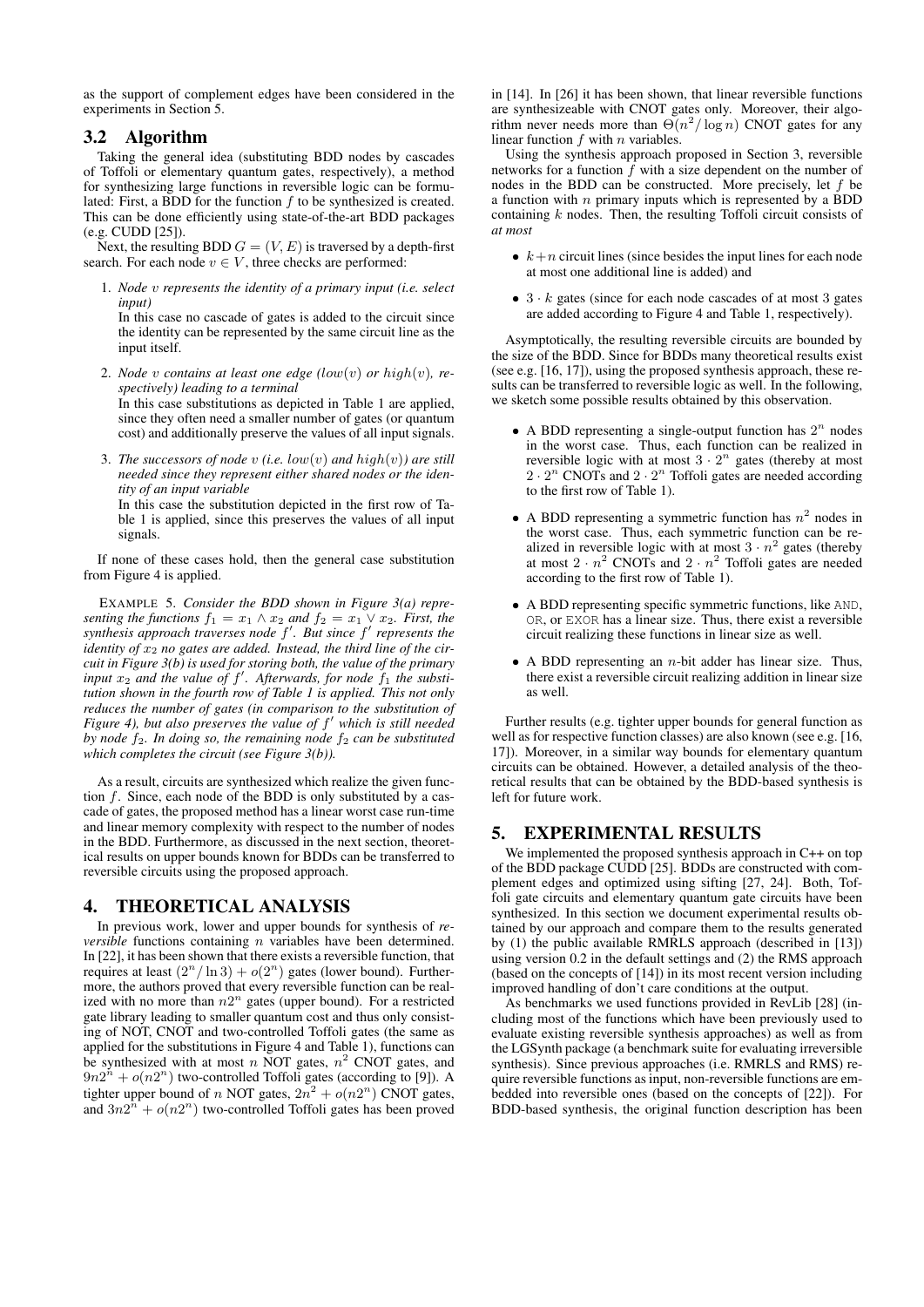| <b>FUNCTION</b>          |                  |                   | таріс эт ехрегийстваг гемпіз<br>PREVIOUS APPROACHES |                          |             |                  |                  |                    |                 | <b>BDD-BASED SYNTHESIS</b> |                 |                  |                    |                                      |                          |
|--------------------------|------------------|-------------------|-----------------------------------------------------|--------------------------|-------------|------------------|------------------|--------------------|-----------------|----------------------------|-----------------|------------------|--------------------|--------------------------------------|--------------------------|
|                          |                  |                   |                                                     |                          | RMRLS [13]  |                  | RMS [14]         |                    |                 |                            |                 |                  |                    | Д ос                                 | $\Delta$ QC              |
| PI/PO<br><b>NAME</b>     |                  |                   | $L.$ GC                                             | OC                       | <b>TIME</b> | GC               | <b>OC</b>        | TIME               | L.              | G <sub>C</sub>             |                 |                  |                    | $QC QC_{EQ} $ TIME $ (RMRLS) (RMS) $ |                          |
| <b>REVLIB FUNCTIONS</b>  |                  |                   |                                                     |                          |             |                  |                  |                    |                 |                            |                 |                  |                    |                                      |                          |
| $4 \mod 5$ 8             | $\overline{4/1}$ | $\overline{5}$    | $\overline{9}$                                      | $\overline{25}$          | 0.86        | 5                | $\overline{9}$   | $\overline{<}0.01$ | 7               | $\overline{8}$             | $\overline{24}$ | 18               | $\overline{0.01}$  | $-7$                                 | 9                        |
| $decod24$ 10             | $\overline{2/4}$ | $\overline{4}$    | $\overline{11}$                                     | $\overline{55}$          | 497.51      | 7                | $\overline{19}$  | < 0.01             | $\overline{6}$  | $\overline{11}$            | $\overline{27}$ | $\overline{23}$  | ${<}0.01$          | $-32$                                | $\overline{4}$           |
| mini-alu 84              | 4/2              | 5                 | 21                                                  | 173                      | 495.61      | 36               | 248              | ${<}0.01$          | $\overline{10}$ | $\overline{20}$            | 60              | 43               | < 0.01             | $-130$                               | $-205$                   |
| alu 9                    | 5/1              | $\overline{5}$    | 9                                                   | 49                       | 122.48      | 9                | $\overline{25}$  | 0.01               | 7               | $\overline{9}$             | $\overline{29}$ | $\overline{22}$  | $\overline{0.01}$  | $-27$                                | $-3$                     |
| rd53_68                  | $\overline{5/3}$ | $\overline{7}$    |                                                     |                          | >500.00     | 221              | 2646             | 0.14               | 13              | 34                         | 98              | 75               | $0.01$             |                                      | $-2571$                  |
| hwb5 13                  | $\overline{5/5}$ | $\overline{5}$    |                                                     |                          | >500.00     | 42               | 214              | 0.01               | 28              | $\overline{88}$            | 276             | $\overline{205}$ | 0.01               |                                      | -9                       |
| sym $6\,63$              | 6/1              | 7 <sup>1</sup>    | 36                                                  | 777                      | 485.47      | $\overline{15}$  | 119              | 0.13               | $\overline{14}$ | 29                         | $\overline{93}$ | $\overline{69}$  | $\overline{<}0.01$ | $-708$                               | $-50$                    |
| mod5adder 66             | 6/6              | 6                 | 37                                                  | 529                      | 494.46      | $\overline{35}$  | 151              | 0.06               | $\overline{32}$ | 96                         | 292             | 213              | $\overline{<}0.01$ | $-316$                               | $\overline{62}$          |
| hwb $6\;14$              | 6/6              | 6                 | $\overline{\phantom{a}}$                            | $\overline{\phantom{0}}$ | >500.00     | 100              | 740              | 0.04               | 46              | 159                        | 507             | 375              | $0.01$             |                                      | $-365$                   |
| rd73_69                  | 7/3              | $\overline{9}$    |                                                     |                          | >500.00     | 1344             | 20779            | 1.93               | 13              | 73                         | 217             | 162              | $\overline{<}0.01$ |                                      | $-20617$                 |
| $hwb7_15$                | 7/7              | $\overline{\tau}$ | $\overline{\phantom{0}}$                            | $\equiv$                 | >500.00     | $\overline{375}$ | 3378             | 0.18               | $\overline{73}$ | 281                        | 909             | 653              | $\overline{<}0.01$ |                                      | $-2725$                  |
| $ham7_29$                | 7/7              | 71                |                                                     |                          | >500.00     | $\overline{26}$  | 90               | 0.09               | $\overline{21}$ | 61                         | 141             | 107              | $\overline{<}0.01$ |                                      | $\overline{17}$          |
| rd84_70                  | 8/4              | 11                | $\overline{\phantom{0}}$                            |                          | >500.00     | 124              | 8738             | 9.92               | $\overline{34}$ | 104                        | 304             | 229              | $\overline{<}0.01$ |                                      | $-8509$                  |
| hwb8 64                  | 8/8              | $\overline{8}$    | $\equiv$                                            | $\qquad \qquad -$        | >500.00     | 229              | 3846             | 0.90               | 112             | 449                        | 1461            | 1047             | 0.01               |                                      | $-2799$                  |
| $sym9-71$                | $\overline{9/1}$ | 10 <sup>1</sup>   |                                                     |                          | >500.00     | $\overline{27}$  | $\overline{201}$ | 3.98               | $\overline{27}$ | $\overline{62}$            | 206             | 153              | $\overline{<}0.01$ |                                      | $-48$                    |
| $hwb9$ 65                | 9/9              | $\overline{9}$    |                                                     | $\overline{a}$           | >500.00     | 2021             | 23311            | 1.45               | 170             | 699                        | 2275            | 1620             | 0.02               |                                      | $-21691$                 |
| $cycle10_2_61$           | 12/12            | 12                | 26                                                  | 1435                     | 491.87      | 41               | 1837             | 26.17              | 39              | 78                         | 202             | 164              | 0.09               | $-1271$                              | $-1673$                  |
| plus63mod4096_79         | 12/12            | 12                | $\overline{\phantom{a}}$                            |                          | >500.00     | 24               | 4873             | 17.74              | 23              | 49                         | 89              | 79               | 0.08               |                                      | $-4794$                  |
| plus127mod8192_78        | 13/13            | $\overline{13}$   |                                                     |                          | >500.00     | $\overline{25}$  | 9131             | 57.16              | $\overline{25}$ | $\overline{54}$            | 98              | 86               | $\overline{0.21}$  |                                      | $-9045$                  |
| plus63mod8192_80         | 13/13            | 13                |                                                     | $\overline{\phantom{0}}$ | >500.00     | $\overline{28}$  | 9183             | 57.19              | $\overline{25}$ | $\overline{53}$            | 97              | $\overline{87}$  | 0.20               |                                      | $-9096$                  |
| $ham15_30$               | 15/15            | $\overline{15}$   |                                                     |                          | >500.00     |                  |                  | >500.00            | 45              | 153                        | 309             | 246              | 1.25               |                                      |                          |
| <b>LGSYNTH FUNCTIONS</b> |                  |                   |                                                     |                          |             |                  |                  |                    |                 |                            |                 |                  |                    |                                      |                          |
| xor5                     | $\overline{5/1}$ | 6                 | 27                                                  | 387                      | 484.11      | 8                | 68               | 0.01               | 6               | 8                          | 8               | 8                | $\overline{<}0.01$ | $-379$                               | $-60$                    |
| 9sym                     | $\overline{9/1}$ | 10                |                                                     |                          | >500.00     | $\overline{27}$  | $\overline{201}$ | 4.00               | $\overline{27}$ | $\overline{62}$            | 206             | 153              | $\overline{<}0.01$ |                                      | $-48$                    |
| cordic                   | 23/2             | $\sim$            | $\sim$                                              | $\sim$                   | $\sim$      | $\sim$           | $\sim$           | $\sim$             | $\overline{52}$ | 101                        | 325             | 247              | 0.02               |                                      |                          |
| bw                       | $\sqrt{5/28}$    | $\sim$            | $\sim$                                              | $\sim$                   | $\sim$      | $\sim$           | $\sim$           | $\sim$             | $\overline{87}$ | 307                        | 943             | 693              | $<$ $0.01$         |                                      |                          |
| apex2                    | 39/3             | $\sim$            | $\sim$                                              | $\sim$                   | $\sim$      | $\sim$           | $\sim$           | $\sim$             | 498             | 1746                       | 5922            | 4435             | 0.24               | $\equiv$                             |                          |
| pdc                      | 16/40            | $\sim$            | $\sim$                                              | $\sim$                   | $\sim$      | $\sim$           | $\sim$           | $\sim$             | 619             | 2080                       | 6500            | 4781             | 0.14               |                                      |                          |
| seq                      | 41/35            | $\sim$            | $\sim$                                              | $\sim$                   | $\sim$      | $\sim$           | $\sim$           | $\sim$             | 1617            | 5990                       | 19362           | 14259            | 1.14               |                                      |                          |
| spla                     | 16/46            | $\sim$            | $\sim$                                              | $\sim$                   | $\sim$      | $\sim$           | $\sim$           | $\sim$             | 489             | 1709                       | 5925            | 4372             | 0.10               |                                      | $\overline{\phantom{0}}$ |
| ex5p                     | 8/63             | $\sim$            | $\sim$                                              | $\sim$                   | $\sim$      | $\sim$           | $\sim$           | $\sim$             | 206             | 647                        | 1843            | 1388             | 0.02               |                                      |                          |
| e64                      | 65/65            | $\sim$            | $\sim$                                              | $\sim$                   | $\sim$      | $\sim$           | $\sim$           | $\sim$             | 195             | 387                        | 907             | 713              | 0.04               |                                      |                          |
| cps                      | 24/109           | $\sim$            | $\sim$                                              | $\sim$                   | $\sim$      | $\sim$           | $\sim$           | $\sim$             | 930             | 2676                       | 8136            | 6301             | $\overline{0.10}$  |                                      |                          |
| $apex\overline{5}$       | 117/88           | $\sim$            | $\sim$                                              | $\sim$                   | $\sim$      | $\sim$           | $\sim$           | $\sim$             | 1147            | 3308                       | 11292           | 8387             | 0.14               |                                      |                          |
| $\overline{15}$          | 133/66           | $\sim$            | $\sim$                                              | $\sim$                   | $\sim$      | $\sim$           | $\sim$           | $\sim$             | 345             | 530                        | 1738            | 1382             | 0.09               |                                      |                          |
| $\overline{18}$          | 133/81           | $\sim$            | $\sim$                                              | $\sim$                   | $\sim$      | $\sim$           | $\sim$           | $\sim$             | 955             | 3550                       | 11478           | 8212             | 0.25               |                                      |                          |
| $\overline{16}$          | 138/67           | $\sim$            | $\sim$                                              | $\sim$                   | $\sim$      | $\sim$           | $\sim$           | $\sim$             | 280             | 734                        | 2234            | 1557             | 0.06               | —                                    | $\qquad \qquad -$        |
| ex4p                     | 128/28           | $\sim$            | $\sim$                                              | $\sim$                   | $\sim$      | $\sim$           | $\sim$           | $\sim$             |                 | 510 1277                   | 4009            | 3093             | 0.03               |                                      |                          |
| frg2                     | 143/139          |                   | $\sim$                                              | $\sim$                   | $\sim$      | $\sim$           | $\sim$           | $\sim$             | 1411            | 4472                       | 14944           | 11323            | 0.69               |                                      |                          |
| $\overline{14}$          | 192/6            | $\sim$            | $\sim$                                              | $\sim$                   | $\sim$      | $\sim$           | $\sim$           | $\sim$             | 729             | 2115                       | 6827            | 5158             | 0.43               |                                      |                          |
| $\overline{17}$          | 199/67           | $\sim$            | $\sim$                                              | $\sim$                   | $\sim$      | $\sim$           | $\sim$           | $\sim$             | 403             | 941                        | 2953            | 1996             | 0.90               |                                      | $\qquad \qquad -$        |

#### Table 2: Experimental results

used which automatically leads to an embedding. All experiments have been carried out on an AMD Athlon 3500+ with 1 GB of memory. The timeout was set to 500 CPU seconds.

The results are summarized in Table 3. The first columns give the name as well as the number of the primary inputs (PI) and primary outputs (PO) of the original function. In the following columns, the number of lines (L.), the gate count (GC), the quantum cost (QC), and the synthesis time (TIME) for the respective approaches (i.e. RMRLS, RMS, and the BDD-BASED SYNTHESIS) are reported<sup>2</sup>. Note that for the BDD-based synthesis two values for quantum cost are given: QC for the cost of the resulting Toffoli gate circuits and  $QC_{EQ}$  if elementary gate circuits are synthesized directly. Furthermore, a '∼' denotes, that an embedding needed by the previous synthesis approaches could not be created within

the given timeout. Finally, the last two columns ( $\Delta$  QC) give the absolute difference of the quantum cost for the resultig circuits obtained by the BDD-based elementary quantum circuit synthesis and the RMRLS or RMS approach, respectively.

As a first result, one can conclude, that for large functions to be synthesized it is not always feasible to create a reversible embedding needed by the previous approaches. Moreover, even if this is feasible, both RMRLS and RMS need a significant amount of run-time to synthesize a circuit from the embedding. As a consequence, for most of the LGSynth benchmarks no result can be generated within the given timeout. In contrast, our BDD approach is able to synthesize circuits for *all* given functions within a few CPU seconds.

Furthermore, although the BDD-based synthesis often leads to larger circuits with respect to gate count and number of lines, the resulting quantum cost are significantly lower in most of the cases (except for *4mod5\_8*, *decod24\_10*, *mod5adder\_66*, and *ham7\_29*).

<sup>&</sup>lt;sup>2</sup>TIME for BDD-BASED SYNTHESIS includes both, the time to build the BDD as well as to derive the circuit from it.